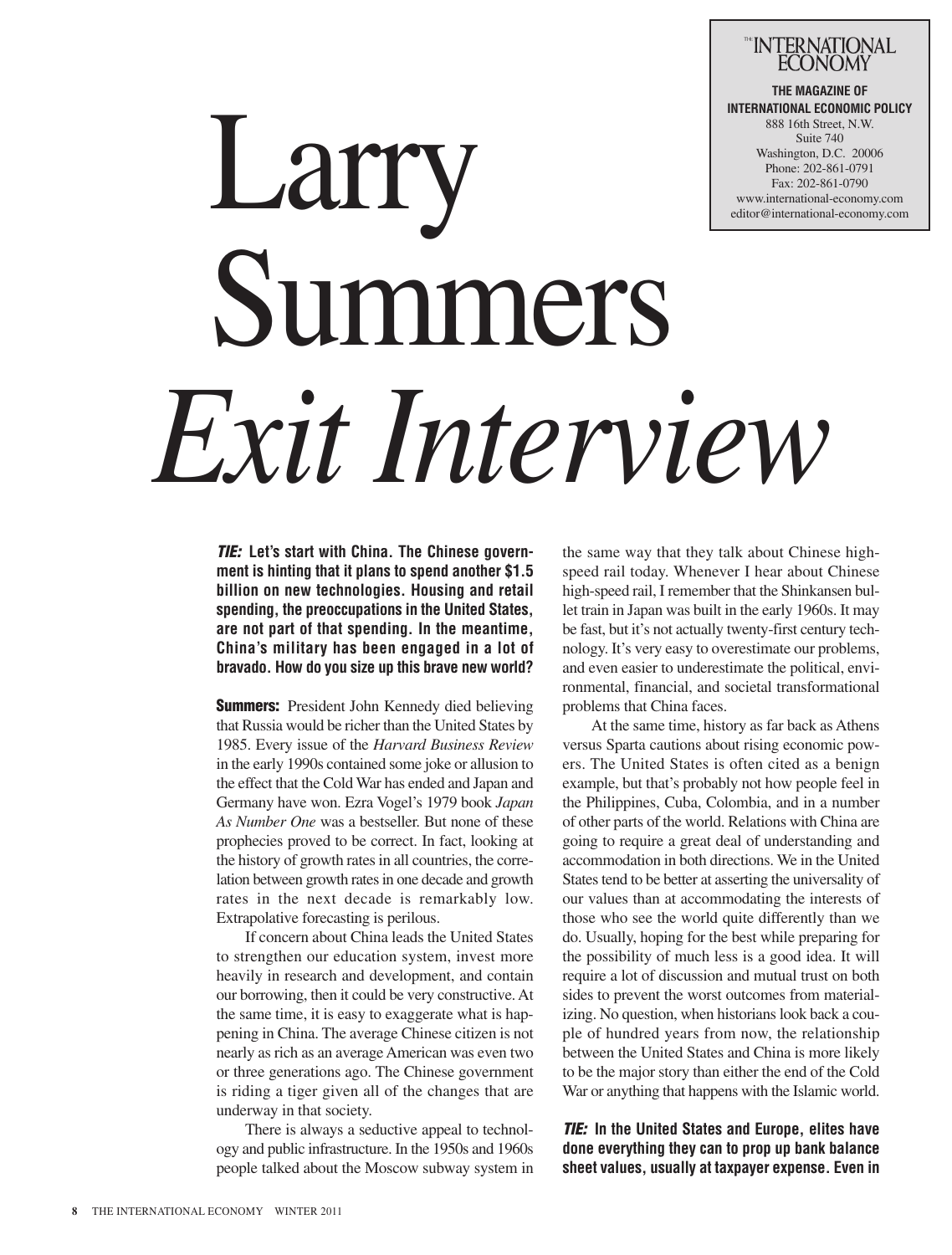*The Obama Administration's retiring National Economic Council head sounds off on the Chinese, the dollar, quantitative easing, and the fate of America's middle class.*

**China, the situation is building to where the government may have to bail out the banking system. Did Clinton political advisor James Carville get it wrong? He said that if he believed in reincarnation, he would want to come back as the bond market. Maybe he should come back as a Wall Street banker. Looking back several decades from now, do you think elites will be seen to have put the livelihoods of middle-class workers in jeopardy by attempting to prop up asset values that were unsustainable?**

**Summers:** Whatever's happening in other countries, it needs to be emphasized that in the United States, the government got back all the money it put into the banks and earned for taxpayers a very good return. U.S. taxpayers are going to have to pay less in taxes than they would have if the govern-

ment hadn't made those investments in the banks and the automobile companies. Taxpayers are not financing the bailout in the United States.

*TIE:* **Looking at it from the Federal Reserve's standpoint, the top twenty Wall Street banks enjoyed access to the Discount Window and were able to borrow for next to nothing. The small- and medium-sized financial firms—the job producers—meanwhile were starved for capital.**

**Summers:** But it's crucial to separate when taxpayer money is being transferred to elites and when it isn't. And the current perception in the United States is of much larger taxpayer transfers to elites than, in fact, took place. There really weren't taxpayer transfers to elites.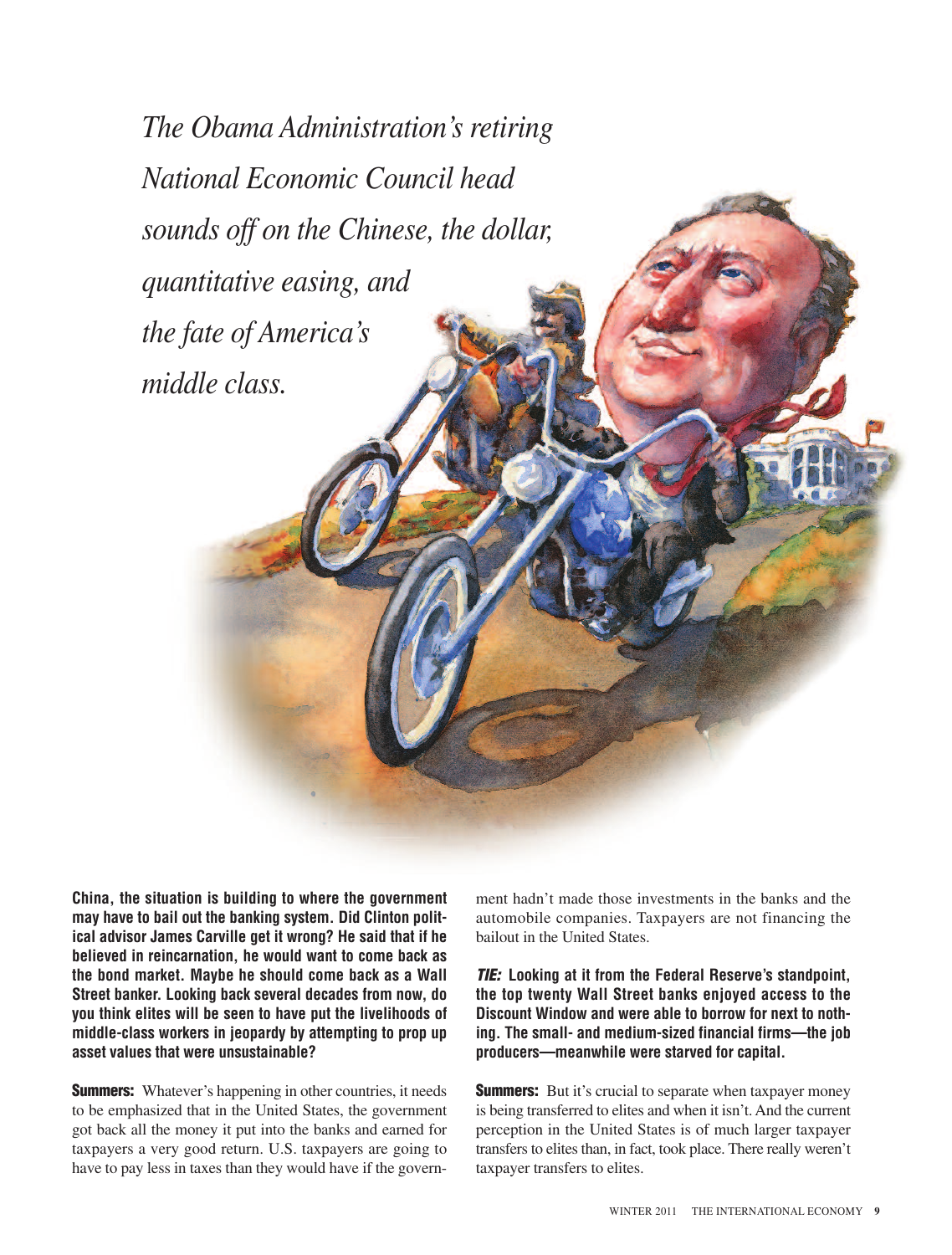That said, concern about the middle class is increasing around the world. One crude theory of politics is that outcomes depend on the preferences of the middle class, and when the middle class thinks they have more to fear from a rich elite then they tend left, and when they think they have more to fear from their money being taken away and given to the undeserving poor they tend right. In 2008, the middle class felt they had more to fear from money going to elites and that contributed to the election outcomes.

My late Harvard colleague Sam Huntington talked about the rise of the cosmopolitan elites. There's a concern within

*It is easy to exaggerate what is happening in China. The average Chinese citizen is not nearly as rich as an average American was even two or three*

*generations ago.*

countries that business leaders are more citizens of Davos than citizens of their particular country. To win support, global integration is going to require more credible demonstration that globalization doesn't mean local disintegration.

The difference between efforts that cost the government money and ones that don't is going to turn out to be a very important distinction.As you well know, the profits earned by the Federal Reserve System have never been higher. The thinking that recent economic recovery programs are a straightforward cost on taxpayers is thus misleading. Nevertheless, as the connection between governments and elites becomes closer, the question of the legitimacy of government is going to become more real.

*TIE:* **Compare the average annual U.S. growth rate since the year 2000—about 2.6 percent—with the rate from 1945 to 2000, which was 3.4 percent. The difference is only 0.8 percent. While that sounds like a small difference, it accounts for the loss of ten million jobs. Americans therefore are witnessing an underperforming economy with big equity markets fueled by unprecedented central bank liquidity. So if you own a big stock portfolio, everything is wonderful. If**

#### **you are strictly a middle-class wage earner, you're in trouble. Is this system politically sustainable?**

**Summers:** The challenge for this country over the next decade will be what happens to middle-class incomes and middle-class families'sense of well-being. Statistics say that U.S. middle-class incomes have stagnated in real terms, and they're right. But it's worth looking beyond those statistics. In terms of durable goods like television sets or refrigerators, or in terms of clothing or even food, there has been real progress.

Where middle-class incomes have fallen heavily behind are healthcare, childcare, and, until very recently, housing. This is why President Obama felt that addressing the problems around health care had to be done at the beginning of his presidency. We need job creation, and that's why infrastructure continues to be an ongoing priority, not a countercyclical one. The group that's having the most difficult time is men who didn't go to college and who expect to work with their hands. By supporting infrastructure development, we can help that group.

#### *TIE:* **How about the middle classes of China and Europe?**

**Summers:** If you ask the Chinese how they were living when they were children, they will say that no society has ever made as much progress. On the one hand, people generally expect their children to live much better than they do, but on the other hand there is acute resentment toward elites who lack legitimacy.

In Europe, there's a growing uneasiness about the future of an aging society. This is coupled with both a lack of acceptance of austerity in the countries that are in the most financial trouble, and failure to understand why it should be the responsibility of ordinary Germans to deal with whatever happens in Greece, Portugal, and Ireland.

In many ways, European integration seems to be one of mankind's more noble endeavors, but many ordinary citizens view integration as a project by the elites for the elites. Going back to the debates about the European constitution, there's been a real public legitimacy gap in Europe. But throughout the world, the question of confidence in institutions is becoming increasingly important. The more complicated the world becomes, the more it needs institutions even though the world finds itself with less and less confidence in those institutions.

*TIE:* **How about the monetary mechanism in the United States? The Fed has engaged in a second round of quantitative easing, the so-called QE2. A lot of people hope it will produce some kind of a wealth effect. While QE2 may be a clever idea, is the jury still out on whether the policy produces some negative unintended consequences?**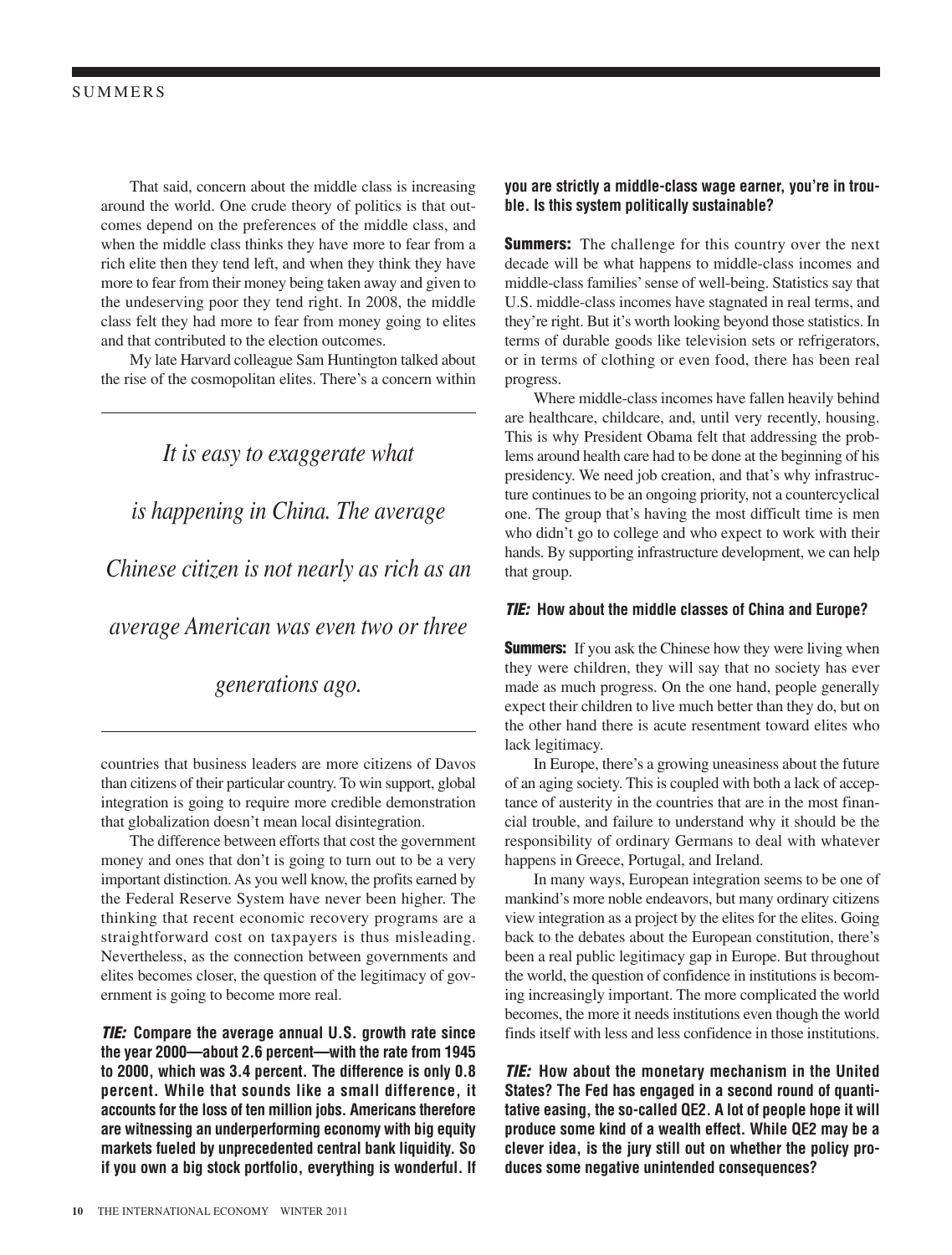**Summers:** Credit flows require both borrowers and lenders. In the early stages of the crisis, there was clearly a problem with lenders being unable to lend even to creditworthy borrowers. It appears now that the larger problem in lending is on the demand side rather than on the supply side. The evidence is in the extremely low level of interest rates in credit spreads, and in the failure to invest even by those sitting on large amounts of cash earning a zero percent interest rate. It's common sense that you don't expand your restaurant or hire new waiters if your existing waiters are sitting around with no customers to serve. At this point, the problem is less with the monetary transmission mechanism than with a lack of effective demand to borrow.

Then there are bubbles. Bubbles lead to excessive optimism, excessively high prices of assets, and excessive creation of those assets, whether they're factories or houses or shopping centers. Bubbles then lead to excessive borrowing against those assets. When a bubble bursts, you are left on the one hand with an excess supply of assets sitting empty, and on the other with an excessively indebted set of asset holders. After a bubble, there is a very high desire to save in order to restore normal balance sheets, and no desire to invest because of the large number of assets sitting empty.

The normal economic mechanism for bridging excessive saving relative to investment is a decline in interest rates. But you can't jump very far out of the basement, and interest rates can't fall from zero. Thus, the mechanism doesn't really work to restore the economy. I've been an advocate for fiscal discipline throughout my career. Reducing deficits in the 1990s was part of what drove the economy forward. But in the current circumstance, where the private balance had swung into massive surplus, an upwards adjustment in the government budget deficit was appropriate. Only by getting demand going in the economy—so people would to see their office building

*When historians look back, the relationship between the United States and China is more likely to be the major story than either the end of the Cold War or anything that happens with the Islamic world.*

start to fill up and see that existing workers had too much to do—could you start to engage the forces of expansion.

*TIE:* **Isn't it true that the wealth effect on the asset side is the only hope of those pushing quantitative easing, simply because the employment challenge is so enormous that anything short of a monstrously large monetary stimulus is doomed to fail? Some analysts argue that reducing the U.S. unemployment rate from 10 percent down to 5 percent would traditionally require a 400-basis-point cut in interest rates. With short-term nominal rates in the basement, the Fed to match that level of stimulus would need to do \$4–\$6 trillion in bond purchases.**

**Summers:** If the multiplier of a policy instrument is relatively low, it's never entirely clear whether that's an argument for not using the policy instrument, or for using it on a larger scale. It's certainly true that Taylor Rule calculations suggest that interest rates could be—if it were possible—minus-3 percent or even minus-5 percent. And no one thinks that \$600 million in quantitative easing corresponds to a reduction in interest rates of anything approaching that magnitude. I understand the view that QE2 will be relatively ineffective, or that it will be inflationary. But I don't see how it could be both. If QE2 does not meaningfully affect the credit process, then it is hard to understand how it can be inflationary. The greater risks in the current environment are more on the side of doing too little to assure that the recovery is rapid and normal conditions return, than on the side of making the mistakes of the 1970s and running into an excessively inflationary environment.

*TIE:* **No postwar U.S. recovery has performed well without housing leading the charge. Yet housing is still in the basement. Statistics show that if a person borrowed to buy a house within two years of the peak, because of negative equity in the house, that person can't refinance even if rates are attractive.**

**Summers:** The Obama Administration put in place a set of programs, though nothing as rapidly as we would have liked. The HARP program through the Federal Housing Administration was directed at exactly at that problem financing for people who had met all their obligations but whose mortgage was currently underwater.

But the challenge is deeper. We have a substantial inventory of unused homes. It's not clear that if we somehow found a way to get more houses built before that inventory was worked off, it would be an especially good thing to do. I'm hardly Austrian in my outlook, but building more of what's already in excess supply as a countercyclical tool does not seem like nearly as good an idea as trying to encourage energy efficiency investments in existing houses.

*Continued on page 67*